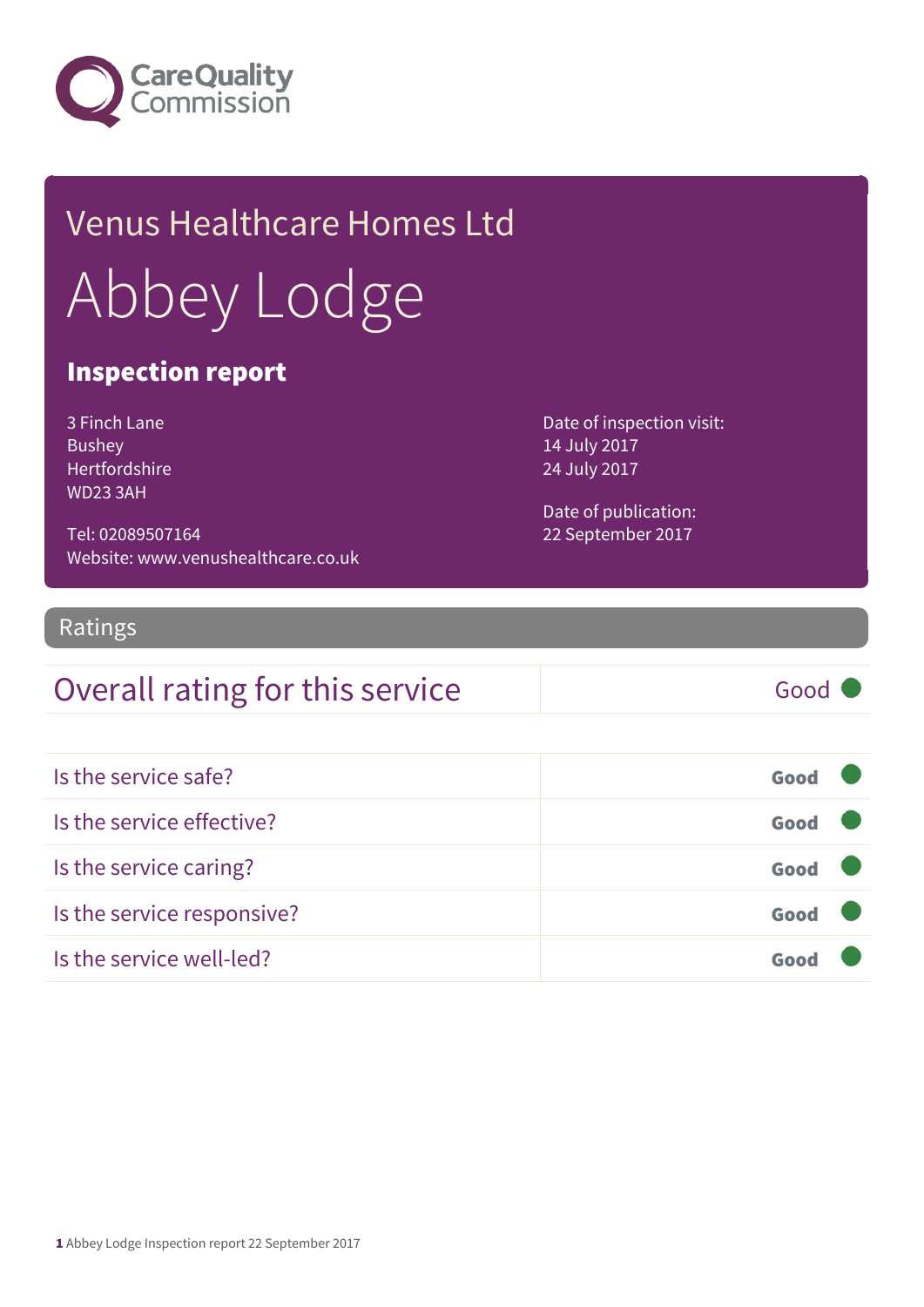#### Summary of findings

#### Overall summary

This inspection took place on 14 and 24 July 2017 and was unannounced. At our last inspection on 24 April 2015 the service was found to be meeting the required standards in the areas we looked at.

Abbey Lodge is a care home for people who are living with learning disabilities or an autistic spectrum disorder. There were six people living at the home at the time of this inspection. The home consists of one large detached house spread over two floors. Each person has their own bedroom with shared bathrooms/shower facilities, one large sitting room and conservatory and shared kitchen/dining room.

There was a manager in post who had registered with the Care Quality Commission (CQC). A registered manager is a person who has registered with the CQC to manage the service. Like registered providers, they are 'registered persons'. Registered persons have legal responsibility for meeting the requirements in the Health and Social Care Act and associated Regulations about how the service is run.

The majority of people who lived at the home were unable to communicate verbally but we observed staff supporting people with a range of communication aids, which included signing and interpreting people's body language with regards to meeting their needs and wishes. People welcomed us into their home and told us they felt safe and happy living at Abbey Lodge.

Staff were clear about their role in supporting people and about how they positively managed risks to people's safety and well-being. There were clear plans on how to support people to have independence and control over their lives while promoting their safety, comfort and wellbeing.

Staff had received training in how to safeguard people from abuse and knew how to report concerns. Safe and effective recruitment practices were followed to ensure that all staff were suitably qualified and experienced. There were sufficient numbers of suitable staff available to meet people's individual needs. People were supported to manage their medicines safely.

The atmosphere in the home was welcoming and there were positive and caring interactions between the staff and the people who lived in the home. People told us they were fully involved in planning their care and they were encouraged to develop their skills and interests. There were clear plans on how people wished to be supported and the goals they wanted to achieve. People enjoyed a varied healthy diet and their physical and mental health needs were well catered for.

We found that people's lives were significantly enhanced by a staff team who were committed and enthusiastic in striving to support people who live with complex needs and every day challenges.

People's permission was sought before staff assisted them with care or support. Staff were supported to develop the required skills and knowledge to provide care effectively to people.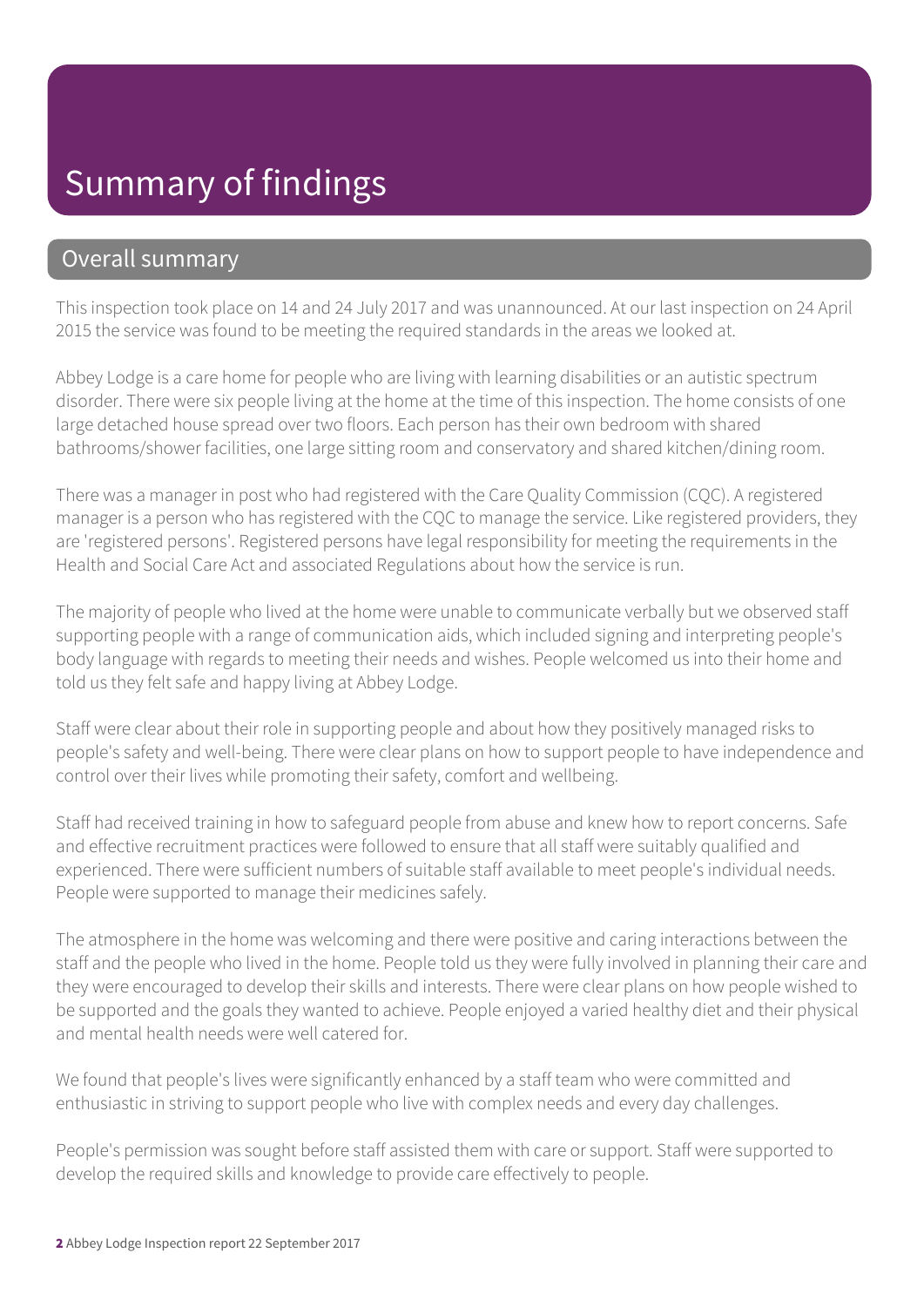People's relatives were encouraged to be involved in reviewing people's support plans. People were actively supported to maintain family relationships and friendships.

The home was well led by a registered manager who knew the people and staff and supported them to have their views and ideas heard and acted upon. There was a positive open culture with staff working together in an atmosphere which valued their contribution to the service. Systems were in place to monitor the quality of the service and promote continuous improvement.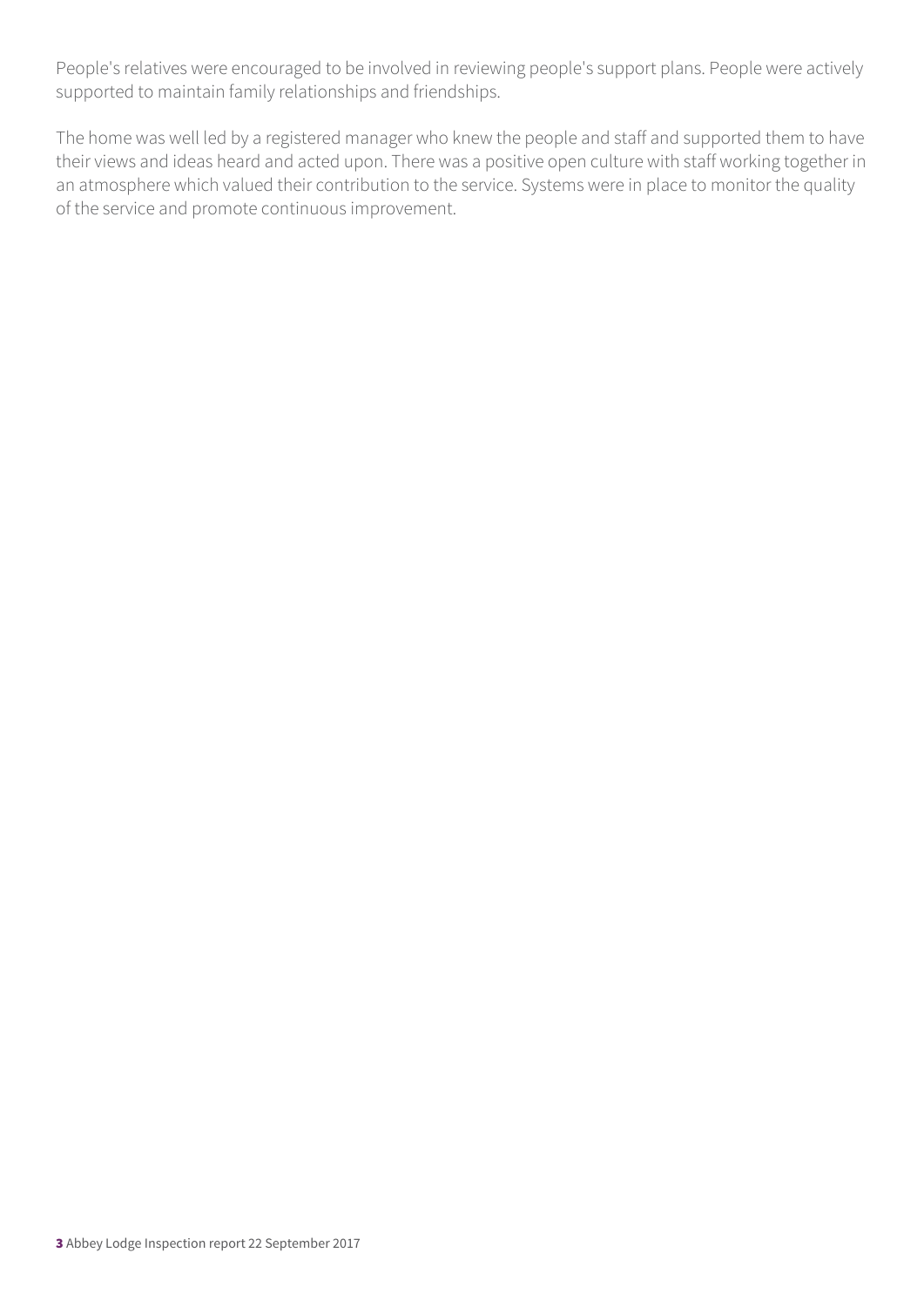#### The five questions we ask about services and what we found

We always ask the following five questions of services.

| Is the service safe?                                                                                                                            |      |
|-------------------------------------------------------------------------------------------------------------------------------------------------|------|
| The service was safe.                                                                                                                           |      |
| Staff knew how to recognise and report allegations of abuse.                                                                                    |      |
| Staff did not start work until satisfactory employment checks had<br>been completed.                                                            |      |
| People's medicines were managed safely.                                                                                                         |      |
| Is the service effective?                                                                                                                       | Good |
| The service was effective.                                                                                                                      |      |
| Staff were aware of their responsibilities in respect of the Mental<br>Capacity Act 2005 (MCA) and Deprivation of Liberty Safeguards<br>(Dols). |      |
| People's health and nutritional needs were effectively met.                                                                                     |      |
| Is the service caring?                                                                                                                          | Good |
| The service was caring.                                                                                                                         |      |
| People said staff were caring, kind and compassionate.                                                                                          |      |
| Staff recognised people's right to privacy, respected confidential<br>information and promoted people's dignity.                                |      |
| There was a homely and welcoming atmosphere and people<br>could choose where they spent their time.                                             |      |
| Is the service responsive?                                                                                                                      | Good |
| The service was responsive.                                                                                                                     |      |
| People's care plans were person centred, detailed and contained<br>information to enable staff to meet their identified care needs.             |      |
| People were empowered to make meaningful decisions and<br>significant changes about how they lived their lives.                                 |      |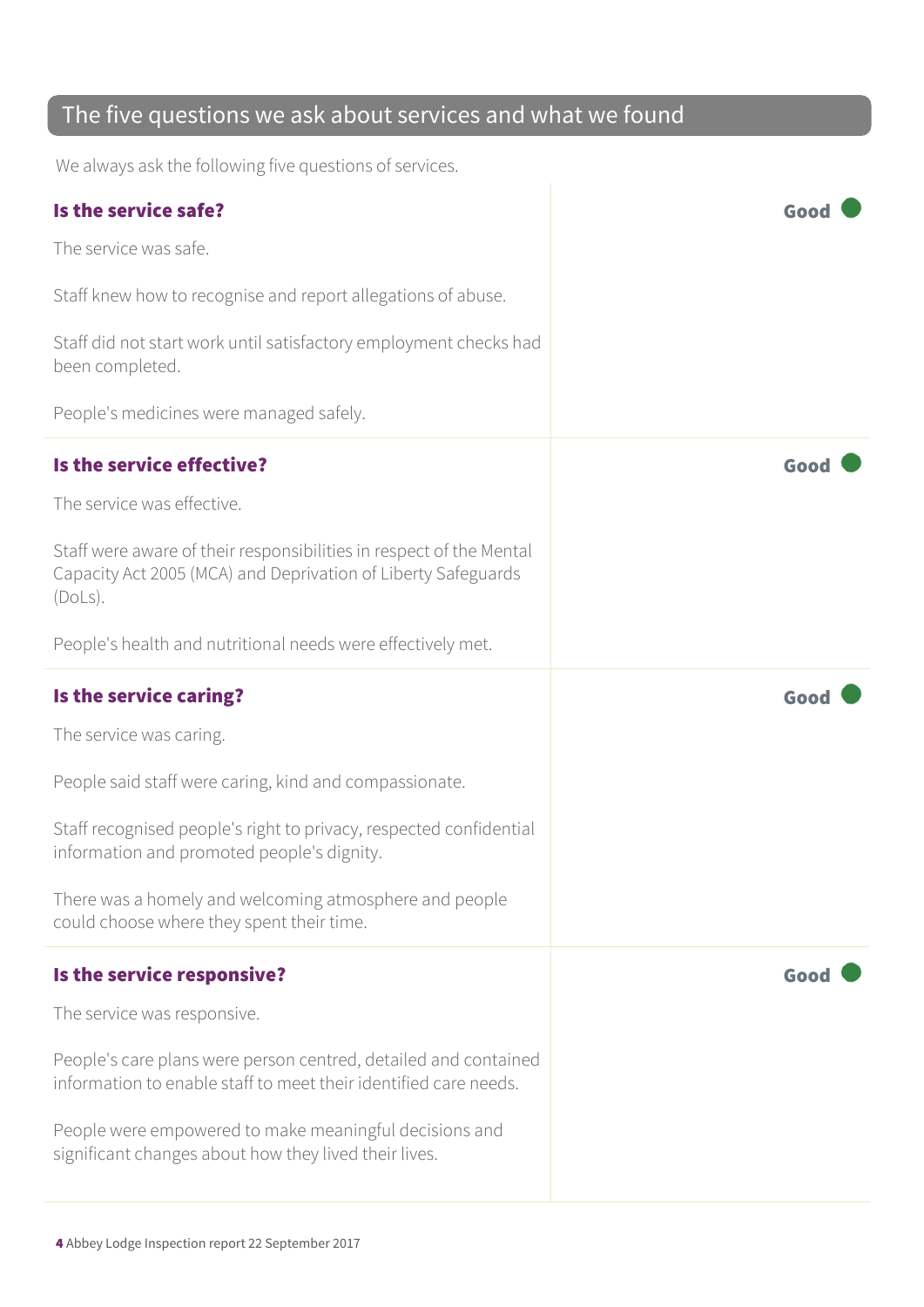| People were supported and encouraged to actively engage with<br>the local community and maintain relationships that were<br>important to people<br>A wide variety of activities were available within the home<br>provided by staff, and local community groups. |      |
|------------------------------------------------------------------------------------------------------------------------------------------------------------------------------------------------------------------------------------------------------------------|------|
| Is the service well-led?                                                                                                                                                                                                                                         | Good |
| The service was well led.                                                                                                                                                                                                                                        |      |
| There were opportunities for people and staff to express their<br>views about the service via meetings, discussions with the<br>management and through surveys.                                                                                                  |      |
| A number of systems were in place to monitor and review the<br>quality of the service provided to people to ensure they received<br>a good standard of care.                                                                                                     |      |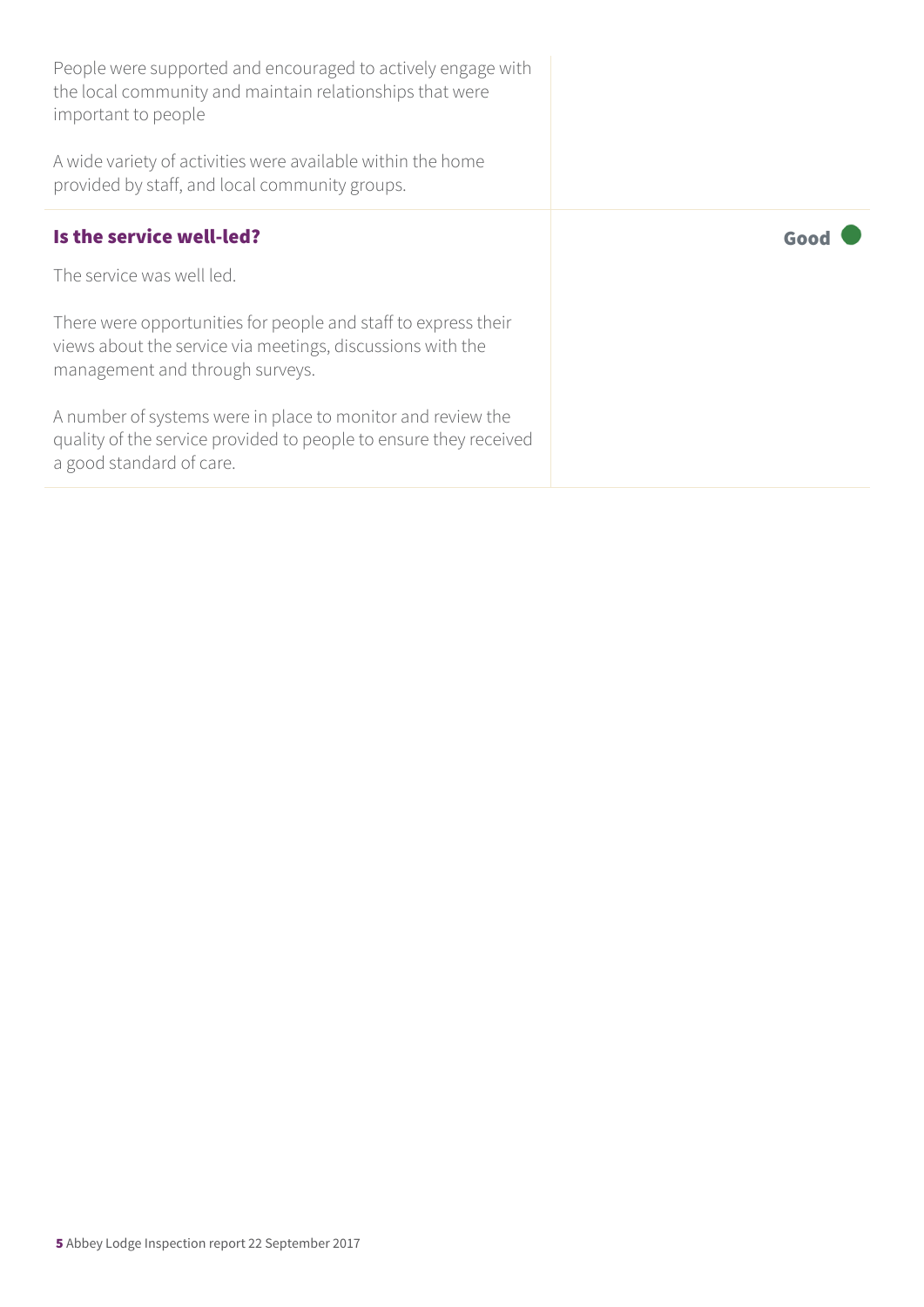

# Abbey Lodge Detailed findings

#### Background to this inspection

We carried out this inspection under Section 60 of the Health and Social Care Act 2008 as part of our regulatory functions. This inspection was planned to check whether the provider is meeting the legal requirements and regulations associated with the Health and Social Care Act 2008, to look at the overall quality of the service, and to provide a rating for the service under the Care Act 2014.

This inspection took place on 14 and 24 July 2017. We conducted the visit over two days in order to ensure that we had an opportunity to spend time with everyone who lived and worked at Abbey Lodge and also to ensure we had the opportunity to contact and obtain the views and experiences of the everyone involved in the service provided at Abbey Lodge.

Before the inspection, we reviewed the information we held about the service. We also received feedback from health and social care professionals, stakeholders and reviewed the commissioner's report of their most recent inspection. A Provider Information Return [PIR] had not been requested on this occasion.

We used a number of different methods to help us understand the experiences of people who lived in the home. We spent time in the communal lounges, and also met with individual people in the privacy of their own rooms. This enabled us to observe interactions and the support offered to people throughout the two day visit.

During the inspection we spoke with two people who used the service, five staff members, and the registered manager. We looked at care plans relating to three people who used the service and three staff files. We also reviewed a range of relevant documents relating to how the service operated, including monitoring data, training records and complaints and compliments. We also toured the building. Following the inspection we contacted four relatives and two professionals to obtain feedback.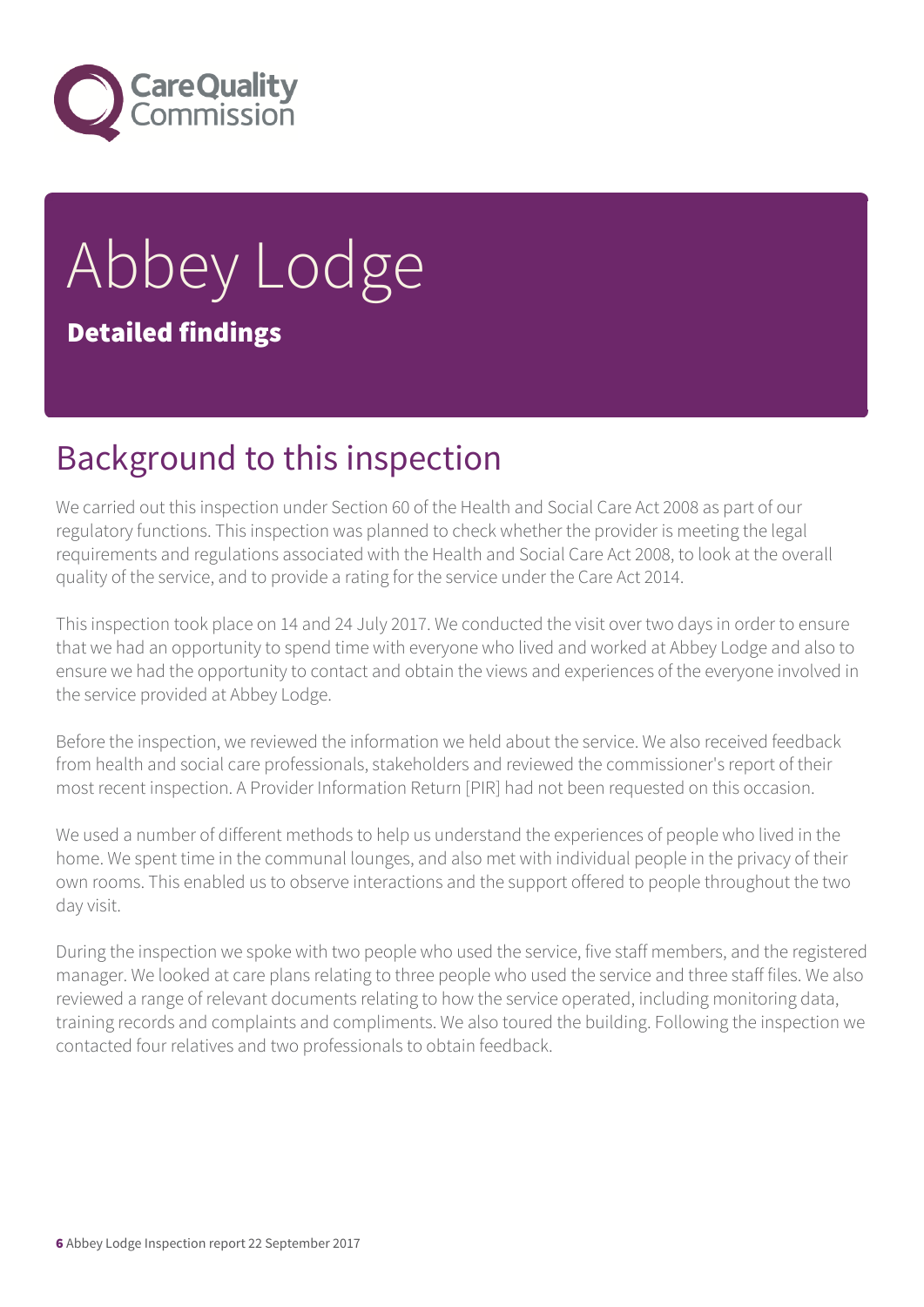## Our findings

We were unable to seek the views of everyone who lived at Abbey Lodge due to their complex needs. However with the support of the staff on duty and the use of both sign and body language we were able to establish that each person at the home felt safe and happy. We saw people were relaxed and related comfortably with staff throughout our visits. There was a calm friendly atmosphere. One person told us, "Staff are kind to me and take me to lots of places, I like going shopping." We spoke with two relatives who both told us they were confident about the care their relative received, that it was safe and there were sufficient staff available to keep people safe at all times. One relative said, "They are all very competent and they show nothing but kindness and compassion towards everyone at the home, even through the most challenging times. I have seen this first hand." We spoke with staff members who told us that were confident that they provided people with safe care. One staff member told us, "It is an amazing home, everybody is really friendly and people definitely have safe care here."

Where people were deemed to be at risk of harm we saw that records were in place to monitor and respond to these risks. For example we saw a risk assessment for one person who had epilepsy. The risk assessment was both detailed and precise with a step by step guide on how to support the person if they had an epileptic fit and the control measures in place to protect them from harm and keep them safe. We saw that this risk assessment had been recently updated.

Staff had been trained in how to safeguard people from avoidable harm and were knowledgeable about the potential risks and signs of abuse. Staff were clear about what constituted abusive practice and were able to describe how they would report concerns both within the organisation and externally. Information and guidance about how to report concerns, together with relevant contact numbers, was displayed in the home and was accessible to staff and visitors alike. This showed us that the provider had taken the necessary steps to help ensure that people were protected from abuse and avoidable harm.

Where potential risks to people's health, well-being or safety had been identified, these were assessed and reviewed regularly to take account of people's changing needs and circumstances. These assessments were detailed and identified potential risks to people's safety and the controls in place to mitigate risk. For example road safety and using public transport. We found these risk assessments had both been updated and reviewed within the past six months.

We asked four staff if they thought there were enough staff provided to do their job effectively and safely. All four told us that there was. The registered manager confirmed that there was always a minimum of three to four staff provided throughout the day time which ensured people had the opportunity to go out on social trips but this also meant that for people who chose to remain at home, the staffing levels were also adequate. One staff member told us "I feel the rota gives us the time to provide the standard of care that people deserve as well as having time to take people out and about. Also we have enough staff so we have time to just sit with people or help them with activities. Throughout the course of the day we noted that there was an energised atmosphere with a variety of activities taking place before people had their tea time meal. We saw that people received their care and support when they needed it and wanted it.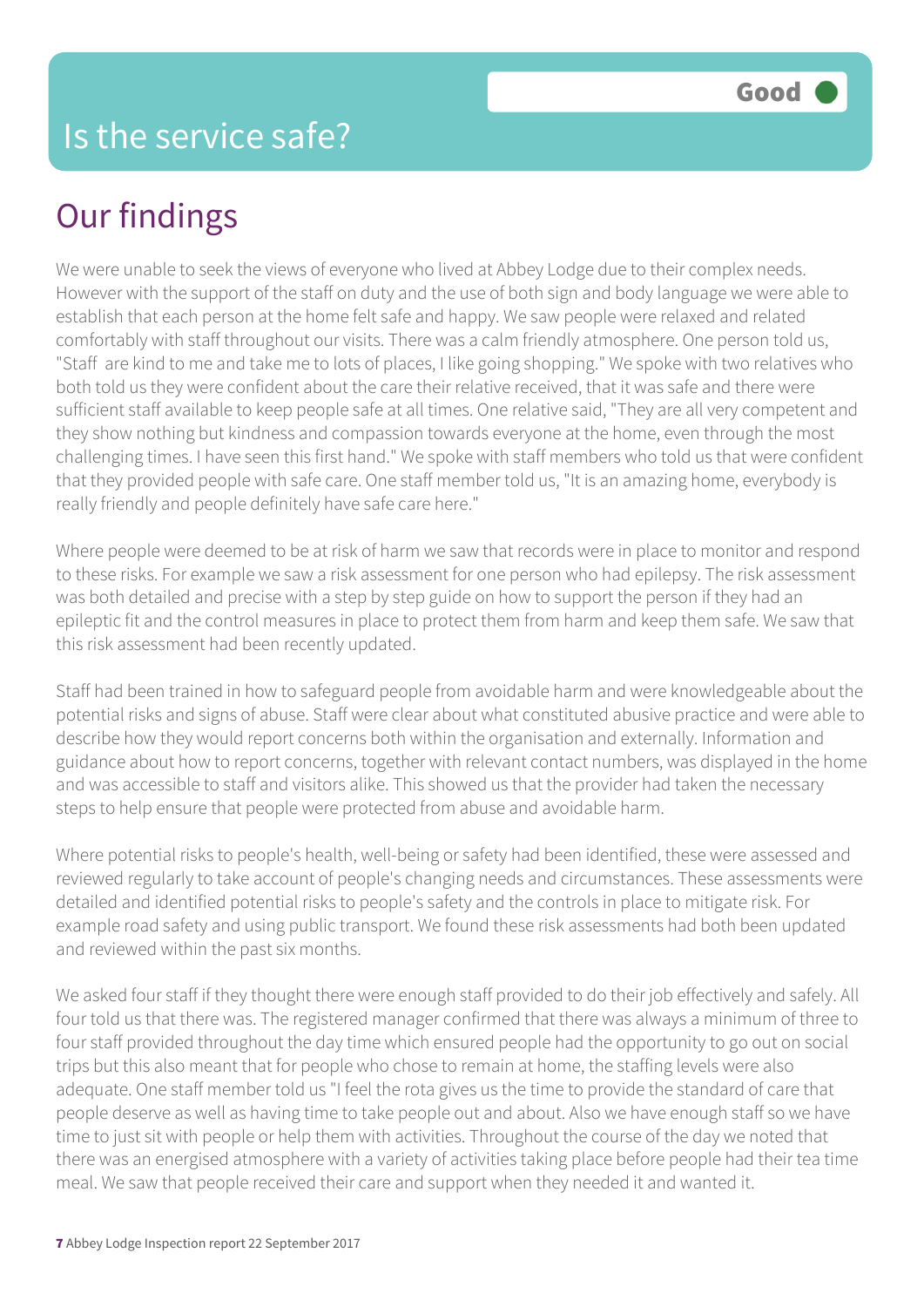Safe and effective recruitment practices were followed which helped make sure that all staff were of good character and suitable for the roles they performed at the service. We checked the recruitment records of three staff members and found that all the required documentation was in place which included two written references and criminal record checks.

There were suitable arrangements for the safe storage, management and disposal of medicines and people were supported to take their medicines by trained staff. We checked the medicine administration records [MAR] for all six people and found that these were all up to date with no gaps or errors found. We found that boxes of tablets were dated to indicate when they had been opened and the amounts held agreed with the amount recorded on the medicine administration record. People's individual plans of care contained detailed information about the medicines they used what they were for and guidance about potential side effects. We saw that when medicine errors had occurred they were thoroughly investigated and effective steps taken to reduce the risks and likelihood of reoccurrence.

Plans and guidance were available to help staff deal with unforeseen events and emergencies which included relevant training, for example in first aid and fire safety. Regular checks were carried out to ensure that both the environment and the equipment used were well maintained to keep people safe, for example fire alarms. Everybody who lived at the service had personalised guidance in place to help staff evacuate them quickly and safely in the event of an emergency situation.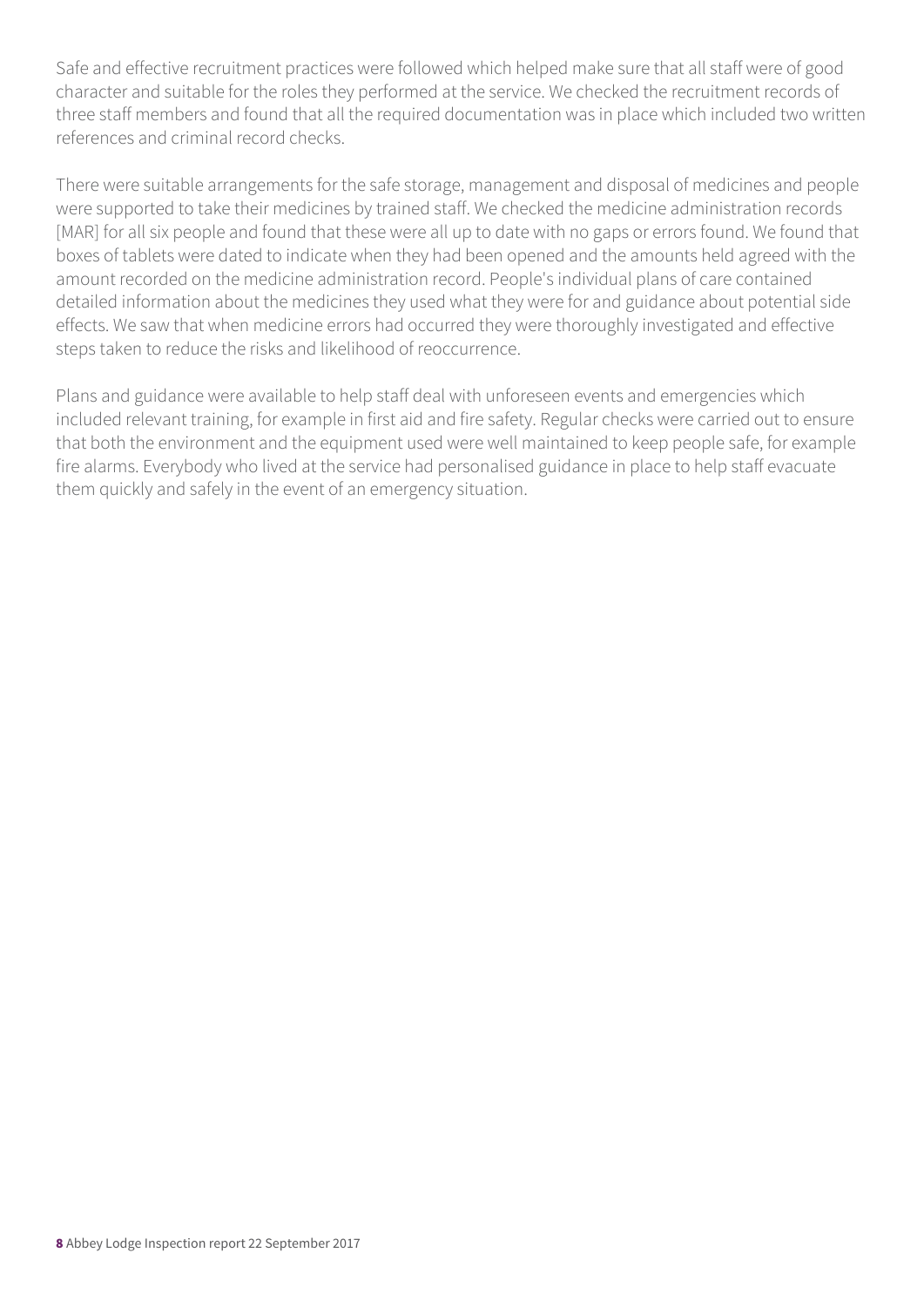#### Is the service effective?

## Our findings

Although most people who used the service were not verbally able to tell us about the care and support they received, we were able to observe positive interactions between staff and people who used the service throughout our visit. We saw that staff met people's needs in a skilled and competent manner which demonstrated that they knew the people well. For example one person had become agitated when we arrived to carry out our visit. We saw that a staff member intervened and reassured the person in a calm and gentle manner and refocused them towards an activity that they knew they enjoyed thus avoiding the person becoming anxious and upset.

We spoke with one professional who visited the home regularly and they told us, "I feel that the staff do possess the necessary skills to support the service users. They clearly know each service user well and seek out training where there is a gap in knowledge. They had requested some simple Makaton signs to be able to better communicate with some people who lived at the home."

Training records confirmed that staff received a varied training programme and that the training was updated appropriately. Specific training had been provided which ensured that staff had the skills and knowledge to support people for example with behaviour that challenges and how to support a person when they became distressed or anxious. One member of staff said, "We have so many opportunities to do training here .The registered manager supports with us with a diverse range of training over and above the mandatory training we are provided with."

All new care staff completed an induction programme at the start of their employment that followed nationally recognised standards. The induction process included shadowing more experienced staff before working with people independently. One staff member explained how they had 'shadowed' a senior member of staff when they first started and confirmed that they were able to do this until they felt confident to work alone. The registered manager explained that the induction period for new staff varied depending on the individual's competency but confirmed that new staff were not put under any pressure to rush through their induction period. This was confirmed by all five staff we spoke with. One staff member told us, "The registered manager is very supportive and there is no pressure from them to complete my induction before I feel ready."

We saw evidence that staff received regular support and supervision from the registered manager. An annual appraisal system was in place and all three staff on duty told us that they felt they received the support and guidance they needed from the registered manager. One person [staff] told us that, "The manager is fantastic, they are very hands on for advice and support as well as having formal supervision every two months and regular staff meetings."

The Mental Capacity Act (2005) provides a legal framework for making particular decisions on behalf of people who may lack mental capacity to do so for themselves. The Act requires that as far as possible people make their own decisions and are helped to do so when needed. Where they lack mental capacity to take particular decisions, any made on their behalf must be in their best interests and as least restrictive as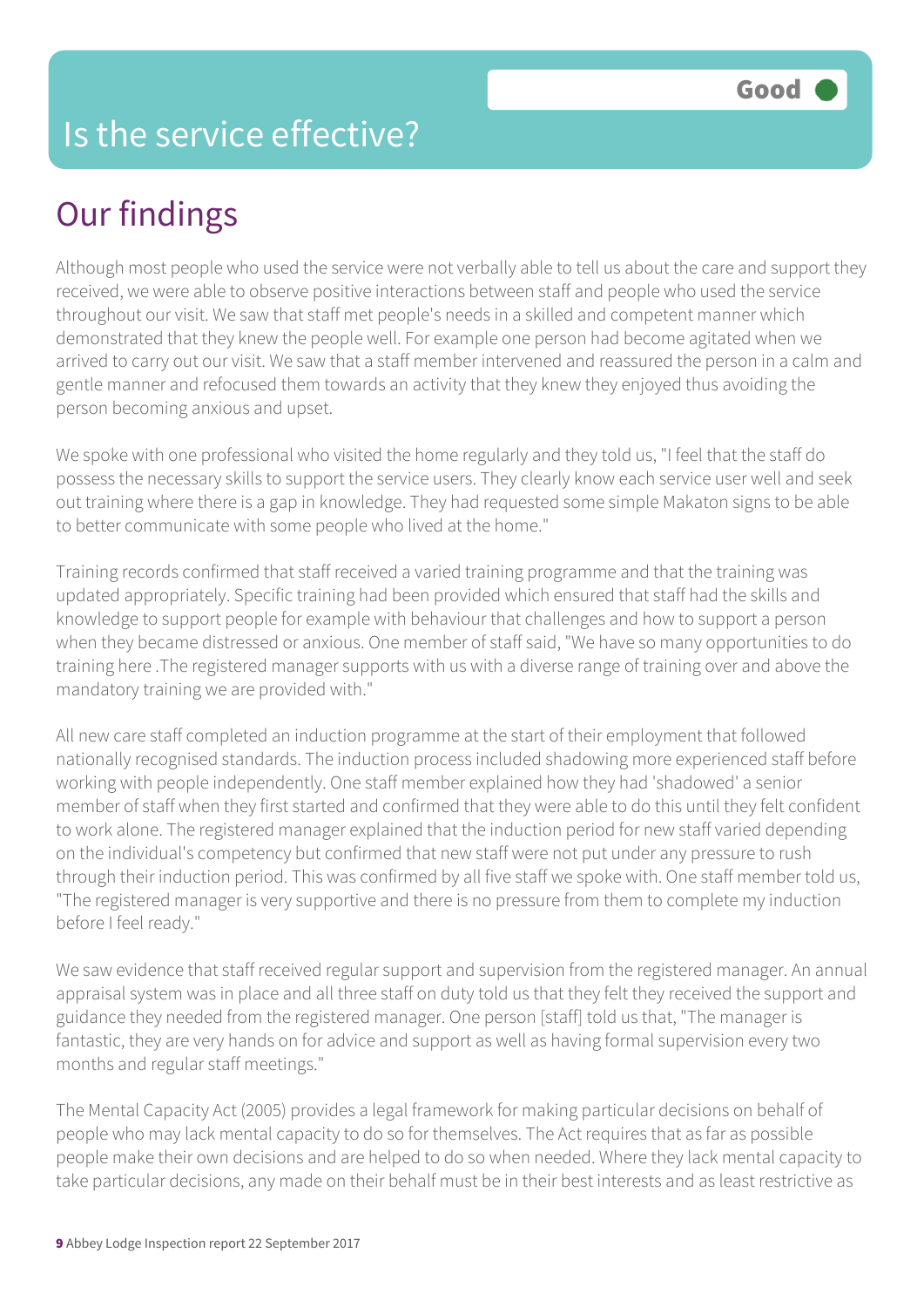possible. People can only be deprived of their liberty to receive care and treatment when this is in their best interests and legally authorised under the MCA. We checked whether the service was working in line with the principles of the MCA and found that. The home had made Deprivation of Liberty safeguards [DoLS] applications to the local authority which related to keeping people safe within the home.

People's consent was asked for before care and treatment was provided and the management and care staff demonstrated an understanding of the Mental Capacity Act (MCA) 2005. For example, consent had been obtained for the person for their photograph to be taken and consent to administer their medication. We saw that there was pictorial information within each person's care plan which detailed all aspects of the care provided by the home, which included a pictorial 'Consent to Care' document. This information also included medication, finances and money, health and personal care and information about advocacy services. We also saw evidence of a Mental Capacity assessment [MCA] that had been completed with regard to specific decisions for one person who required urgent dental treatment. We saw evidence that this document had been signed by both parties. This meant that people were supported to make informed consent in a way they could fully understand.

We observed staff supported and encouraged people to make their own choices with regard to the food and drinks they preferred and with the assistance of a pictorial menu guide. Staff encouraged healthy eating and supported people to choose and eat a healthy and varied diet. People's food preferences were recorded in their care plan and staff demonstrated a good knowledge of people's likes and dislikes. We saw from the pictorial menus that people were supported to eat 'healthy options'. For example we saw that one person's diet had previously consisted of only eating biscuits and drinking water. The registered manager and staff had developed a 'Social Story of their diet' and through staff encouragement, a consistent approach and offering the person more visibly interesting meals, the person now ate a healthier and nutritionally balanced diet. We saw that people's weights were monitored and action was taken promptly if someone gained or lost a significant amount of weight. We saw evidence that each person was reviewed by the community dietician with regard to the management of their dietary needs, when necessary.

People were supported with their healthcare needs and staff worked in partnership with other healthcare professionals to meet people's need promptly. They were supported to attend dental and opticians appointments regularly with the support of the staff. Information about people's health conditions and any medicines they took was in their care plans for staff to access. One person [relative] told us that, "The staff always do make sure my [family member] goes to the dentist for their check-ups." They also told us that they were confident they would be told of any concerns and kept up to date if there were any health concerns about their relative. Staff helped people understand, manage and cope with their health needs by sharing information and supported them to attend their appointments. We saw records that demonstrated that people were linked to local mental health and learning disability services, when required. The registered manager and staff said they worked in partnership with all parties which ensured the best outcome for people. We received positive feedback from two professionals about the support the staff offer people in the home.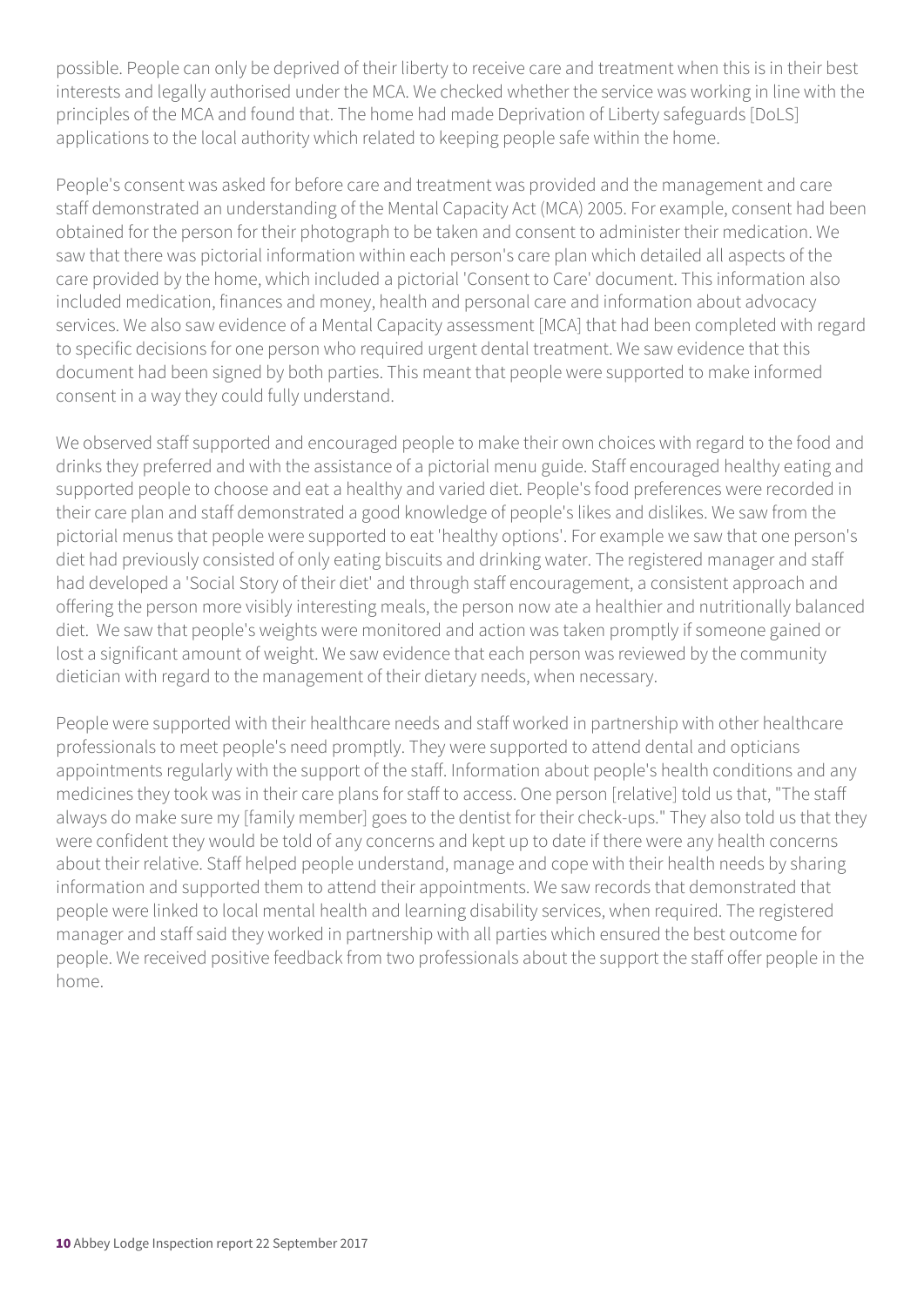## Our findings

Although not everyone who lived at the home was able to verbally communicate their views about the staff with us, we observed relationships and interactions between people and staff were positive. For example we saw that staff joined people for their evening meal which we saw was a lively and social occasion where people talked about their day and planned the evening's activities.

We saw staff were kind and empathetic towards people and understood how to relate to each individual. For example one person became anxious as they had mislaid their diary. We saw the staff member calmly reassure the person and spoke to them in a manner that helped reduce the person's anxiety. We saw they returned five minutes later, holding the staff member's hand and appeared relieved and happy after having located the lost diary. Staff demonstrated that they knew people very well and we saw that they anticipated what might cause people concern so that they could put strategies in place to help keep them calm. One person told us that, "I like it here, staff are kind to me especially [name]. They let me sit in the office and we look at our diaries together."

We saw that staff were consistent and kind when they related to people. They listened and responded clearly. For example one person wanted staff to do something with them immediately by grabbing their arm even though this staff member was busy supporting someone else. We saw that the staff member responded in a calm and patient manner and explained they would help them once they had finished what they were doing. We saw that the level of support offered helped the person remain calm until the staff member was available to join them.

One visiting professional told us, "I feel that the staff working at Abbey Lodge know the service users well that they support and genuinely care about their health and wellbeing."

One person offered to show us around the home and was very proud to show off the many photos of social events and holidays that they had enjoyed, which were also displayed throughout the home. The atmosphere throughout this visit was friendly, relaxed and very caring towards the people who lived at Abbey Lodge.

People and their relatives had been invited to take part and contribute to regular reviews of their care. There was good use of photographs and also a profile of people that stated what people liked, what was important to them and how they wished to be supported. We saw that each person's plan of care was produced in a pictorial format and with the involvement of the person and their family. Where possible this document had been signed by the person themselves. This meant that people received care that met their needs and took into account their individual choices and preferences. One relative told us, "We are kept informed of anything that is relevant or important and I have seen my [family members] care plan but usually its more informal and I can ask when I visit if I want to read it but usually I don't need to as I am very happy with the care they give to my relative."

We saw that people chose where they wanted to spend their time and were able to fully access both the communal areas within the home or their own bedrooms, whenever they wished. We saw that people also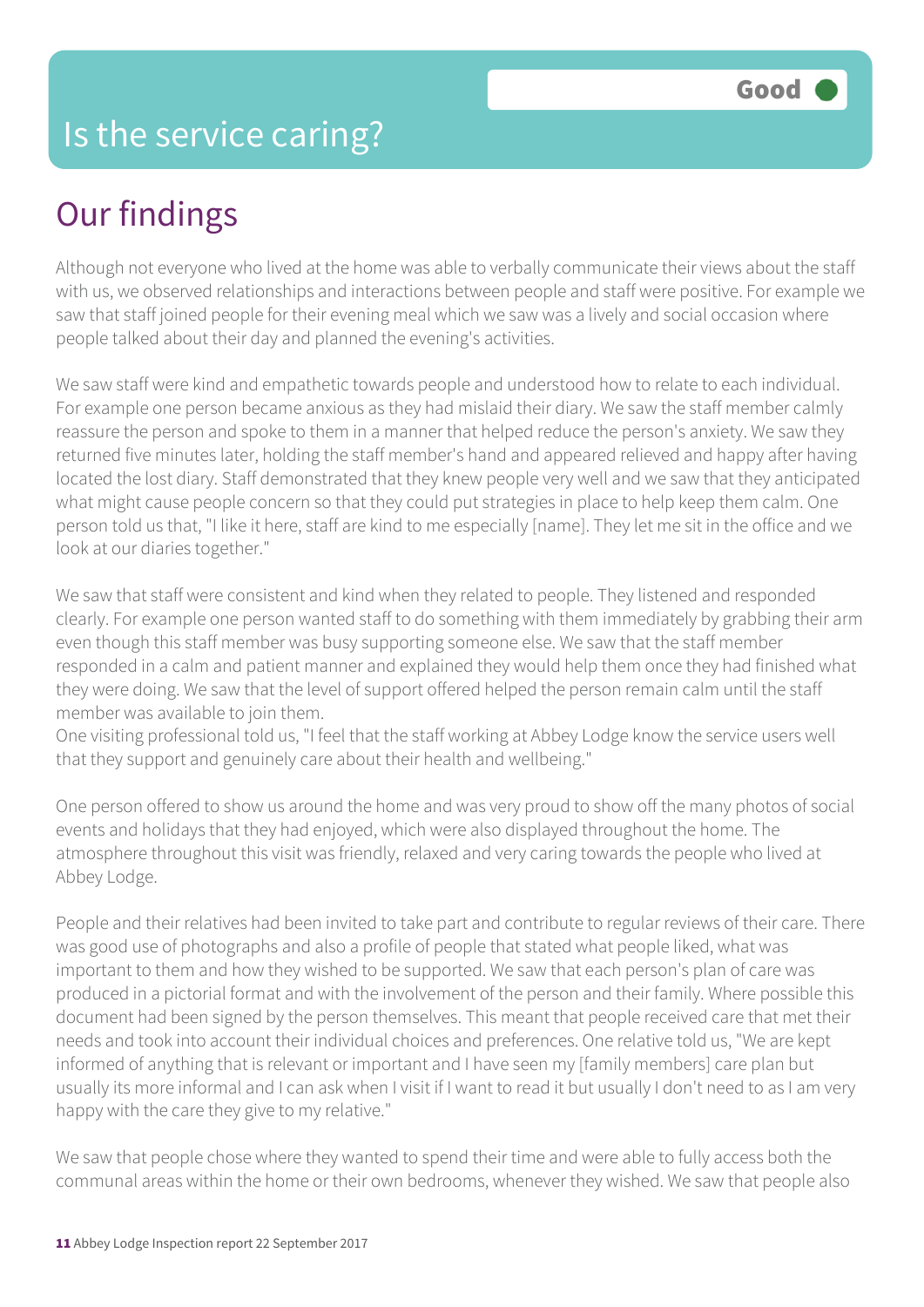had access to a large recreational building within the garden where they were able to take part in a range of social activities. Throughout our visit we saw that staff positively engaged with people and enquired whether they had everything they needed and how they wanted to spend their leisure time.

We saw a range of documents that had been produced in a format that could be easily understood by the people who lived at Abbey Lodge. For example pictorial menus, a pictorial complaints procedure, a consent to care and support document, the fire evacuation procedure had also been produced in a pictorial format. We also noted that each person's 'social story' had been produced in picture format. This showed us that people had information provided about the service in appropriate formats that they could fully understand.

We found that all three care plans seen reflected the involvement of families and social care professionals who had been involved in developing the plan of support provided. Confidentiality was well maintained at the service which meant that information held about people's health support needs and medical histories was kept secure.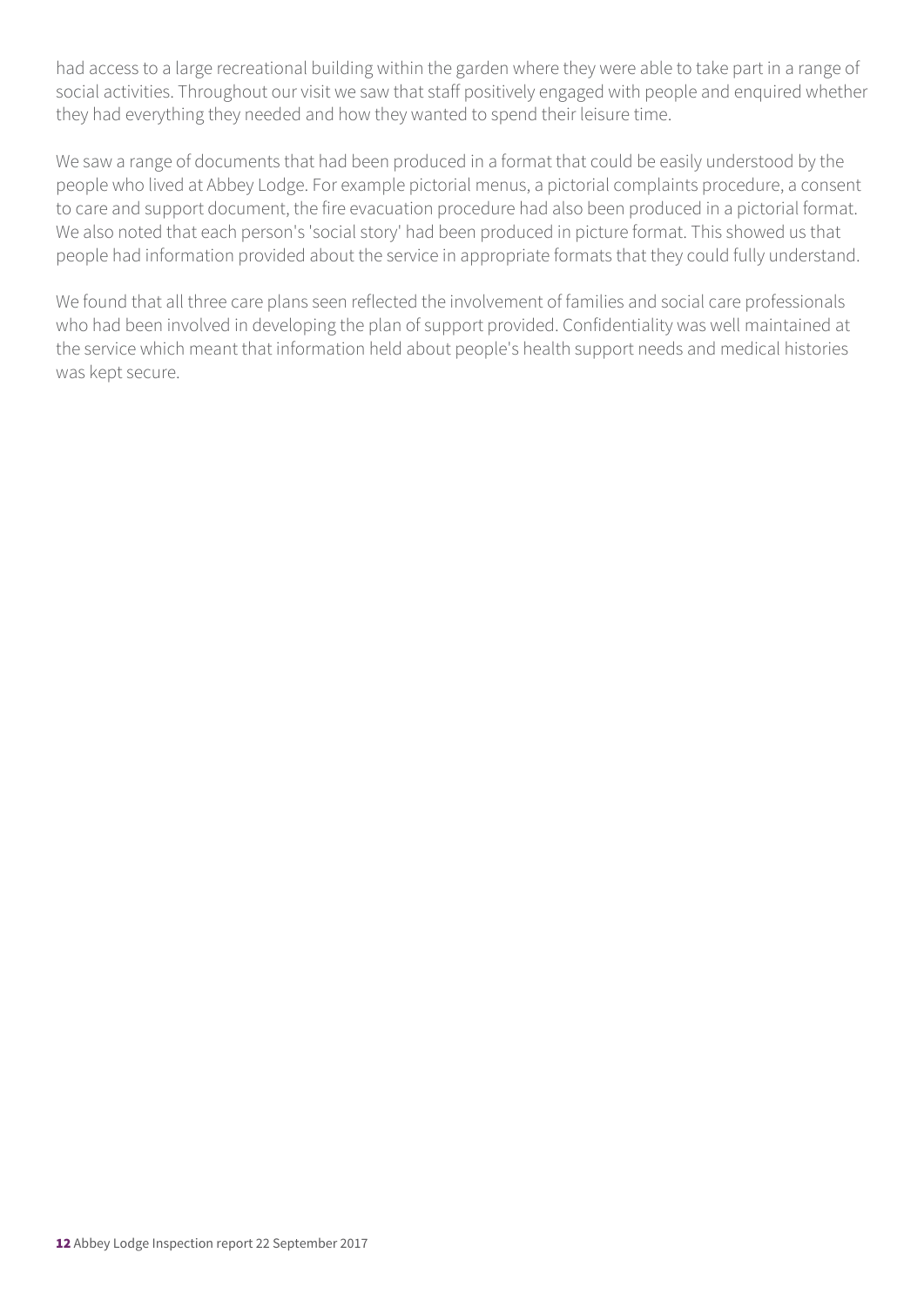#### Is the service responsive?

## Our findings

Abbey Lodge provides a service to people with both complex and challenging needs. People, and their family members, said that they considered staff met their [relatives] care needs. One relative told us, "All the staff are friendly and approachable and if ever I need to know anything any one of them will know about it."

The registered manager met people before they moved into the home and they carried out a `preadmission` assessment. This helped in identifying people's support needs and care plans were developed stating how these needs were to be met. We saw that people were involved with their care plans as much as was reasonably practical. Where people lacked capacity to participate, people's families, other professionals, and people's historical information were used to assist with care planning.

The registered manager and staff empowered and supported people to maintain their independence where ever possible. Since the last inspection took place the registered manager and staff have introduced a system called 'You said… We did'. This involved consulting people who lived at Abbey Lodge and their relatives to develop new ideas and initiatives to further improve the service people received. For example people said they wanted to do gardening as part of their activity programme. We saw that the home had responded by providing raised beds in the garden area in order to create an area for people to grow their own vegetables and flowers. People also said they would like to become fitter and healthier and as a result an exercise bike had been purchased for people to use in the garden/activity room.

We saw another example where the registered manager and staff had supported a person who wanted to stop smoking. We saw they had devised a pictorial care plan which detailed the risks associated with smoking on their health and well-being. We saw that the staff had provided this information in simple terms which the person could comprehend but equally not to cause the person unnecessary anxiety. We saw that this person had gradually reduced the amount of cigarettes from 10 per day to their ultimate goal which was not smoking any cigarettes in the past year. We found the introduction of these new initiatives had greatly enhanced the lives of the two people involved. We saw evidence that their general health and well being had been significantly improved as well as their self esteem and self worth. One person was very proud to show us their pictorial progress plan and told us that they had not had a cigarette in over a year. This target was achieved by the excellent working relationship between the staff and this person and with the constant support and encouragement they provided.

The home also provided a range of diverse and interesting activities for people to enjoy seven days a week. We saw that this programme had been produced in a pictorial format in order to ensure people could make an informed choice about how they wanted to spend their day. These activities included, going to the golf range, regular trips to the cinema, cycling and exercise sessions, educational sessions, outings to local community events, pampering sessions as well as some people attending their local day centres. People also had the opportunity to go away on annual holidays. This year people had chosen to go to Blackpool.

We saw that staff supported people to play an active part in their community and to follow their own interests and hobbies. Records showed that people attended a variety of social events as well as accessing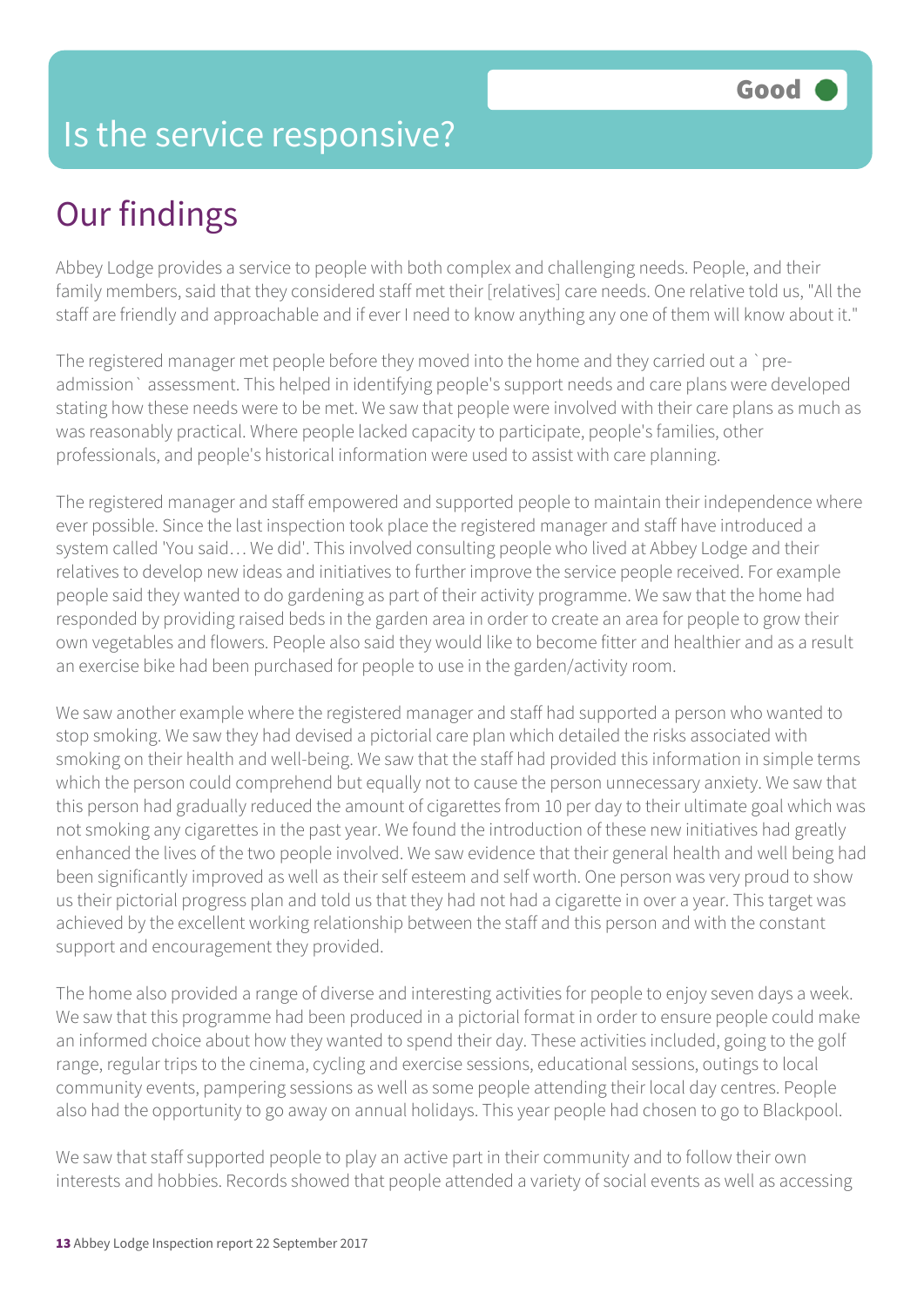local services such as shops, using public transport, visiting local pubs and cafes. We were told that one person was a volunteer at a charity shop, one day a week. People also attended local daycentres where they enjoyed art and craft sessions, gardening and music therapy. We saw that each person had an individual pictorial activity plan in place which helped people make informed and personal choices about how they spent their leisure time. People had enjoyed a range of holidays which included a trip to a holiday camp. There was a pictorial holiday planner in place that detailed the cost of the holiday and how much people would need to save in order to be able to go.

We saw that staff were consistent and kind when they related to people. They listened and responded clearly. For example one person wanted staff to do something with them immediately by grabbing their arm even though this staff member was busy supporting someone else. We saw that the staff member responded in a calm and patient manner and explained they would help them once they had finished what they were doing. We saw that the level of support offered helped the person remain calm until the staff member was available to join them.

People's care plans contained specific documents, which were maintained by staff, and detailed care tasks such as personal care having been undertaken. We saw that daily records contained detailed information about the care that staff provided to meet their needs. This meant that there were personalised care and support records in place for people to ensure that the staff were clear about the support that was required.

All five staff we spoke with were knowledgeable about the people they supported. We saw from the information provided during our visit that all staff had undertaken training which ensured that people were given the support they needed in a way that was sensitive to their age, disability, gender, race, religion, belief or sexual orientation. We also saw that there was a poster displayed within the main hallway which depicted all the religious festivals that took place throughout the year, which ensured people from all faiths had an opportunity to celebrate on these special occasions.

Staff demonstrated that they were aware of people's preferences and interests, as well as their health and support needs, and they provided care in a way people preferred.

One person we spoke with was able to communicate through their body language and through signing that they were happy by pointing to a staff member and saying "friend" and gesturing to this person with a smile. Another person was able to show a member of staff what they wanted help with by taking their hand and leading them to the computer.

The environment was generally maintained to a good standard where several areas of the home had been refurbished within the past twelve months. This included a new bathroom /wet room on the ground floor. We saw that there were repairs and a replacement schedule in place for the forthcoming year, which included replacing carpets and the redecoration of some bedrooms. One person told us "I always choose what colour walls and duvet I have in my room. I like pink best."

The service had a complaints policy in place. This had been produced in both a written and pictorial format which ensured people who were unable to fully understand the written word could gain a full understanding of how to make a complaint. There were no formal complaints made to the service in the last year.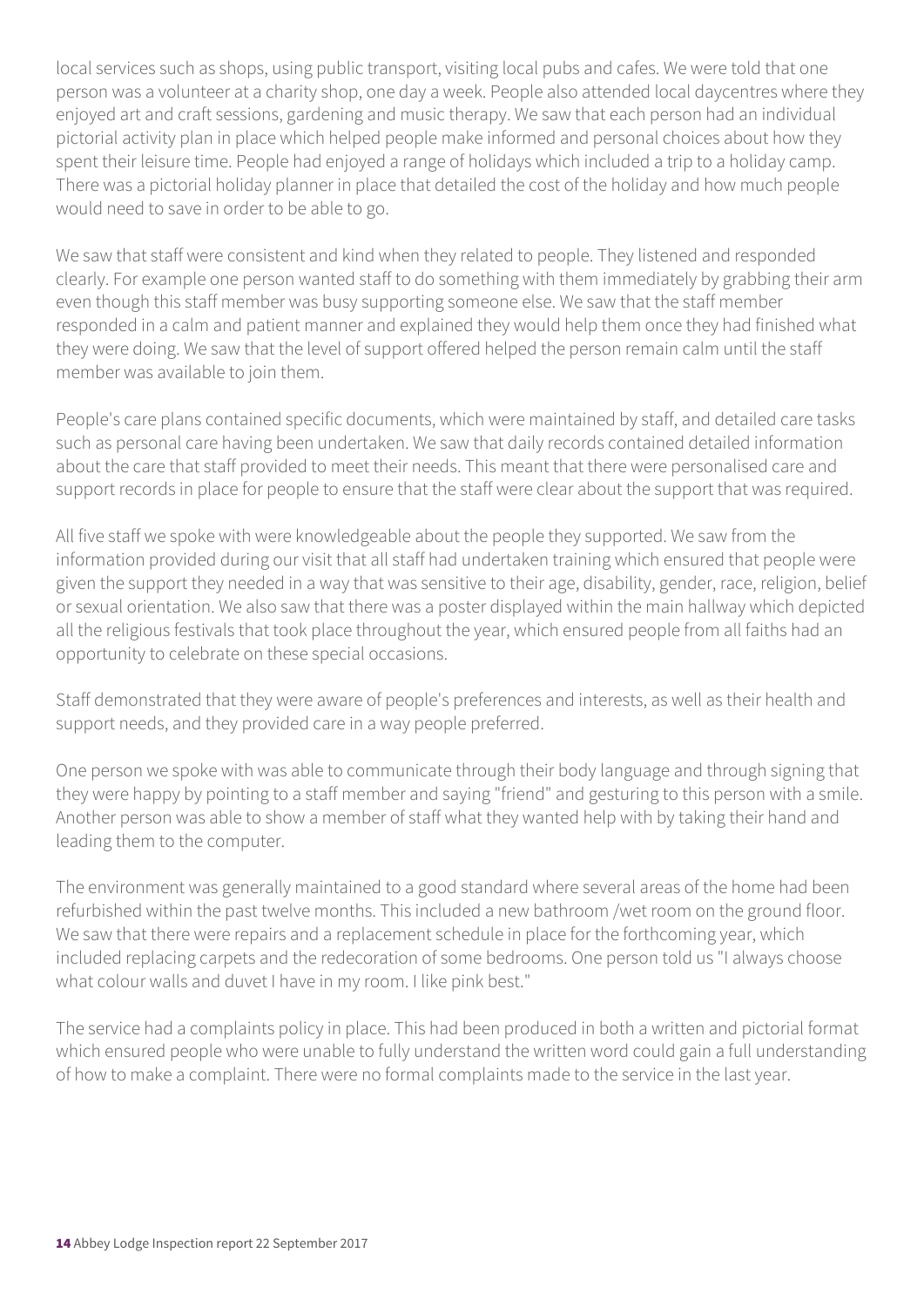#### Is the service well-led?

### Our findings

All five staff we spoke with told us that they considered the registered manager to be supportive and professional. One person described the registered manager's style as open and inclusive. Another person explained how they considered that they all worked well as a team and that everyone was passionate about the care and support provided to people at Abbey Lodge.

One member of staff said, "I have worked in other places but this is the best yet. The manager is very knowledgeable about the people who live here and has known the majority of them a long time. They really understand what good care should be and they promote that with us all the time."

One visiting professional told us, "I feel that the staff working at Abbey Lodge know the service users well that they support and genuinely care about their health and wellbeing."

We saw minutes from staff meetings which were held regularly and included recent topics discussed such as best working practice and the planning of up and coming holidays.

The culture of the home was based on a set of values which related that promoted people's independence, celebrating their individuality and provided care and support they needed in a way that maintained their dignity.

The registered manager had worked extremely hard to provide a range of documents in a format that ensured people were given full opportunity to gain an understanding of the service provided and helped empower people on how they lived their lives and the choices and decisions they made.

There was a clear management structure in place. The registered manager had the day to day responsibility of running the home but was also seen during our visit to provide hands on support to people who lived and worked at the home. The manager said there was good communication between with themselves and the staff team.

Although the service had not needed to submit any 'significant' notifications since the last inspection took place, the manager was able to provide a good understanding of their responsibilities and when statutory notifications were required to be submitted to us for any incidents or changes that affected the service.

We saw that people who lived at Abbey Lodge were asked for their views and opinions on the service provided both formally through an annual satisfaction survey and informally, through house meetings. The registered manager operated an 'open door' policy where people could call into see them if they had any problems or concerns. The most recent quality monitoring audit carried out by the local authority in December 2016 gave the home an overall score of 88% with a rating of good.

There were systems in place to monitor the quality of the service. For example, medication audits, financial audits, health and safety audits, infection control audits and cleaning audits. There was an overview of